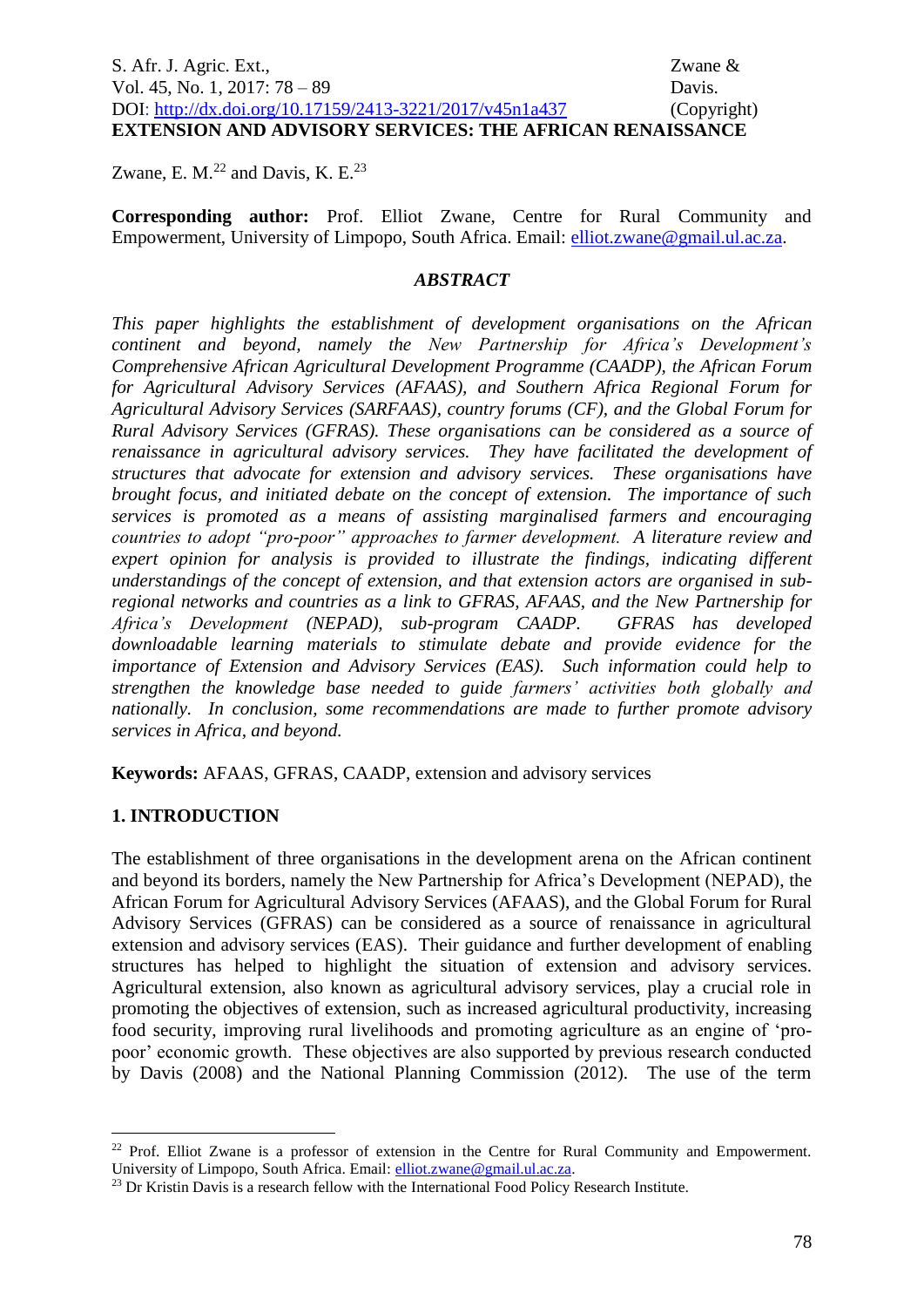extension has been reformed due to its past misinterpretation as a one-way transfer of technology.

Extension is today, defined as the systems that facilitate the access of farmers, their organisations and other market actors to knowledge, information, and technology. This helps to ease their interaction with partners in research, education, agri-business, and other relevant institutions assisting them to develop their own technical, organisational, and management skills and practices (Christoplos, 2010:3).

The reason why extensions encompass this broader mandate, is that it seeks to include other role-players who operate in the sphere to provide information, but who may not be named as extensions explicitly. It is important that an extension's potential is mobilised to broaden its impact within the complex systems of what Christoplos (2010:1) calls "the broad and complex flow of information and advice in the agri-food sector" and is referred to as an innovation system by Daane (2010).

There is no doubt that there is still much to be done in the extension field; from improvements in household livelihoods to adapting to climate change. Therefore, this paper calls for an effective extension system to be implemented, to be able to achieve the objectives of development, which includes food security, amongst others. Extension will only be effective if other services are in place (Mollel, 2005), and if research is focused on the current problems facing farmers such as the accessibility of market inputs and available land. Other role-playing factors include sufficient social, political, and economic security to be in place, creating a positive environment for rural development (Christoplos, 2010).

### **2. OBJECTIVES**

The problem investigated is to determine the extent to which certain organisations have played a role in the renaissance of bringing extension challenges back to the development agenda. The call for the important role of extension has previously been echoed by a number of researchers such as Mutimba (2014), GFRAS (2008), and AFAAS (2010). There is new focus on extension, partly due to the fact that in spite of huge budgetary allocations for national and international development, there is still persistent rural poverty and global hunger (UN, 2015). Extension and advisory services should be implemented by prominent institutions that can be used to achieve national and global development objectives. According to Mutimba (2014), advisors are not prone to effectively document the impact of extension where they work, hence many critics claim there is limited evidence, despite the fact that extension has demonstrated positive impacts due to under-resourcing (GFRAS, 2008). In light of this, the objectives of the paper are as follows:

- To investigate how extension organisations are contributing to influence rural development.
- To establish the role played by AFAAS, GFRAS, and CAADP as the agricultural developmental arm of NEPAD.
- To document the spread and links of AFAAS, CAADP, and GFRAS in service delivery for extension advisors briefly.

# **3. METHODS OF DATA SOURCES**

Data was collected through assembling a literature review, focusing on relevant work conducted by the identified institutions involved in agricultural renaissance such as the Forum for Agricultural Research in Africa (FARA), which has invested resources in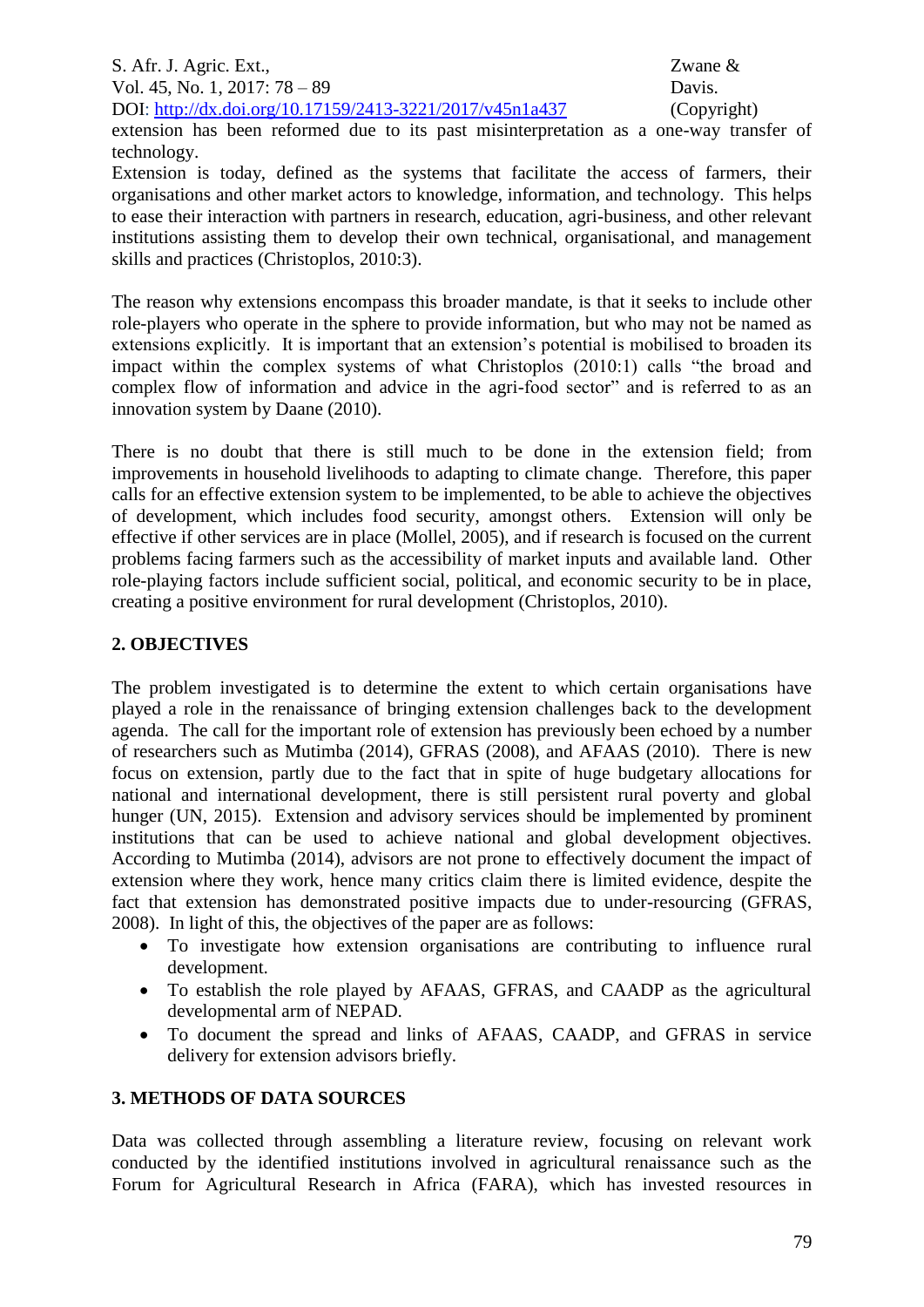S. Afr. J. Agric. Ext., Zwane & Vol. 45, No. 1, 2017: 78 – 89 Davis. DOI:<http://dx.doi.org/10.17159/2413-3221/2017/v45n1a437> (Copyright) dissemination channels of their research results, AFAAS, GFRAS, Extension Africa<sup>24</sup>, and the Southern Africa Regional Forum for Agricultural Services (SARFAAS).

### **4. RESULTS AND DISCUSSION**

1

The results show that the main organisations identified have an influence on the global development agenda, with regards to extension and advisory services. With the exception of the CAADP, they are structured as networks. These networks are presented in terms of their role in advisory services, their mandate, achievements, and the implications for extension and advisory services.

### **4.1 Comprehensive African agricultural development organisations**

The CAADP's origins can be traced to NEPAD and FARA. FARA was formed in 2001, as a facilitating and information exchange forum for sub-regional research organisations (SROs), and as an apex body to represent SRO's. FARA has since become the lead agency for CAADP to work on agricultural research and dissemination jointly with AFAAS.

FARA serves as the technical arm of the African Union Commission (AUC) on matters concerning agricultural science, technology and innovation. It provides a continental forum for stakeholders in AR4D to shape the vision and agenda for the sector and to mobilise themselves to respond to key continent-wide development frameworks, particularly the Comprehensive African Agriculture Development Programme (CAADP) of the African Union (AU) and the New Partnership for Africa's Development (NEPAD) (FARA, 2015:7). In short, FARA aims to achieve "sustainable improvements to broad-based agricultural productivity, competitiveness and markets" through five networking support functions as described by Adolf (2010:10).

Both FARA and the SRO's are committed to using the Framework for African Agricultural Productivity (FAAP) and its nine principles<sup>25</sup> to guide all their activities. FAAP principle number five asks specifically for an "integration of agricultural research with extension services, the private sector, training, capacity building, and education programmes" (Adolph, 2010:10).

The FARA is the apex continental organisation responsible for coordinating agricultural research for development (AR4D) in Africa, to increase its efficiency and effectiveness. It serves as the entry point for agricultural research initiatives designed to have a continental reach or a sub-continental reach spanning over more than one sub-region. The African Heads of States and Governments declared 2014 to be the Year of Agriculture and Food Security in Africa. It marked the 10th anniversary of the adoption of the CAADP by the African Union (AU) and the NEPAD. It also marked the AU's adoption of the Malabo Declaration on Accelerated African Agricultural Growth and Transformation (3AGT) (FARA, 2015).

<sup>&</sup>lt;sup>24</sup> Extension Africa is a newly formed organisation constituted by extension professionals coming from African States (Ghana, Nigeria, Malawi, Tanzania, Botswana, South Africa) and two members in diaspora based in Ohio State University, USA.

<sup>&</sup>lt;sup>25</sup> The nine principles of FAAP are: 1) Empowerment of end users, 2) Planned subsidiarity, 3) Pluralism in the delivery of agricultural extension and advisory services (AEAS), 4) Evidence based approaches to AEAS, 5) Integration of AEAS with research capacity building, and education programmes, 6) Explicit incorporation of sustainability criteria, 7) Systematic utilisation of improved management information systems, 8) Introduction of cost sharing with end users, and 9) Integration of gender considerations at all levels.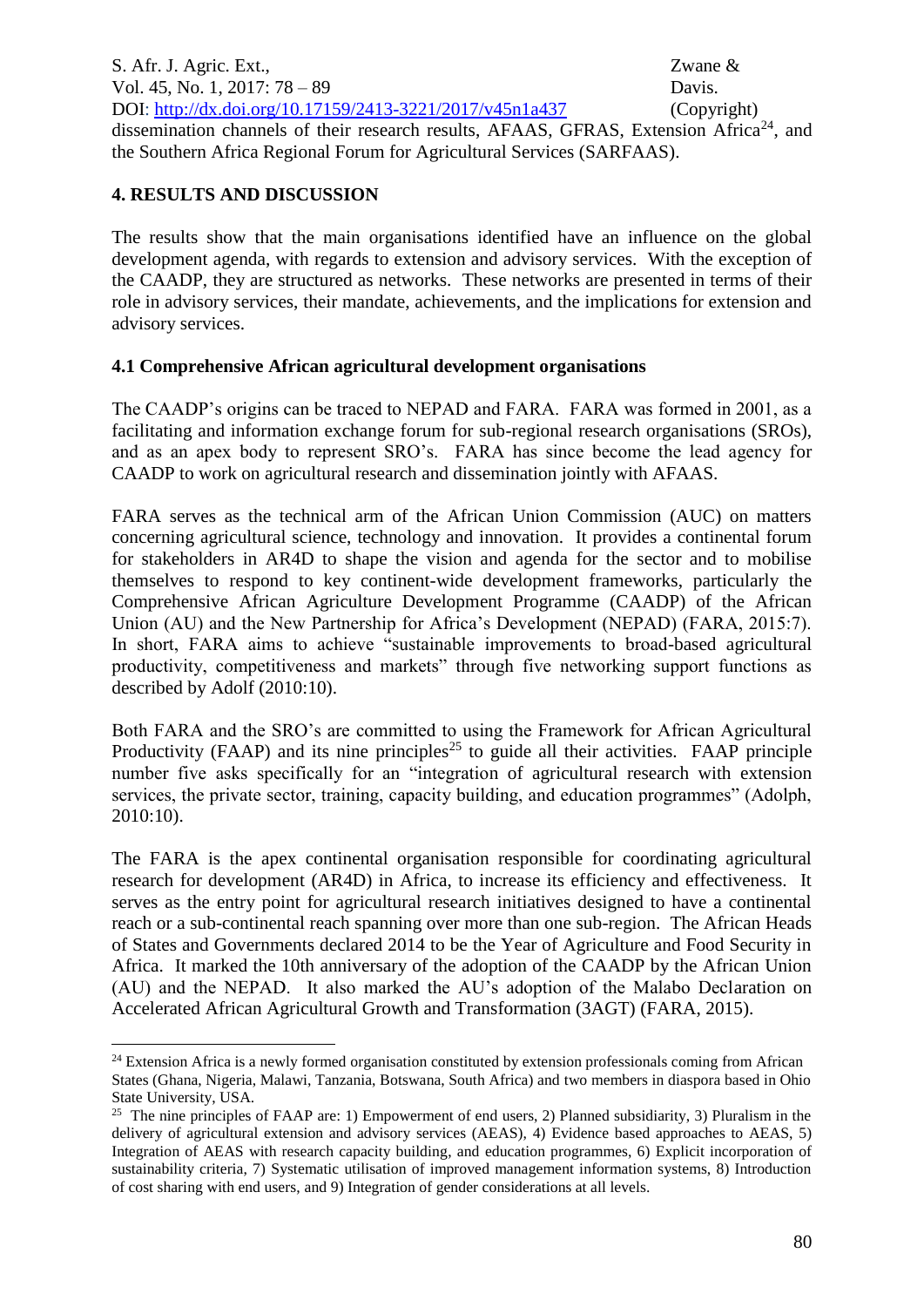FARA shapes the vision and agenda for the AR4D sector and mobilises a response to key continent-wide development frameworks, notably the CAADP of the AU and the NEPAD. FARA plays an important role and lead the Science Agenda for Agriculture in Africa (S3A) in promoting science in enhancing agricultural productivity, competitiveness, and market access. This S3A initiative was founded in 2013, and has seven principles<sup>26</sup>. The initiative was prepared by an African-led expert group through a consultative process involving the broader agricultural science community and rural development professionals as well as high level decision-makers on the continent. African leaders have resolved to take charge of the science needed to transform agriculture by supporting the development of the S3A. The S3A moniker is shorthand for the science, technology, innovations, extension, policies, and social learning that Africa needs to apply in order to meet its evolving agricultural development goals. The vision of S3A is that "by 2030 Africa is food and nutrition secure, a global scientific player, and the world's food basket" (FARA, 2015:1). Figure 1 is a schematic representation of the various networks that cooperate with AFAAS for agricultural advisory services.



**Figure 1:** Sub-regional organisations collaborating with AFAAS Source: Zwane & Davis, 2017

1

AFAAS works closely with sub-regional institutions based in the western, central, southern, and eastern part of Africa. This study showed that there are currently four sub-regional research organisations (SROs) in Africa. These include the West and Central African Council for Agricultural Research and Development (CORAF/WECARD), formed in 1987, with 22 West and Central African National Agricultural Research System (NARS) members;

 $26$  The S3A foundation document drafted in 2013 stipulates seven overarching principles: (1) Africa needs an enduring vision for science in agriculture, developed and implemented by Africans; (2) the immediate priority is implementation of the CAADP; (3) research themes should connect science with needs and opportunities in African agriculture; (4) there is a need to strengthen the institutional systems responsible for science for agriculture in Africa; (5) sustainable financing of the S3A will be crucial; (6) creating a favourable policy environment for the performance of science is important; and (7) creating a fund to promote African solidarity in science.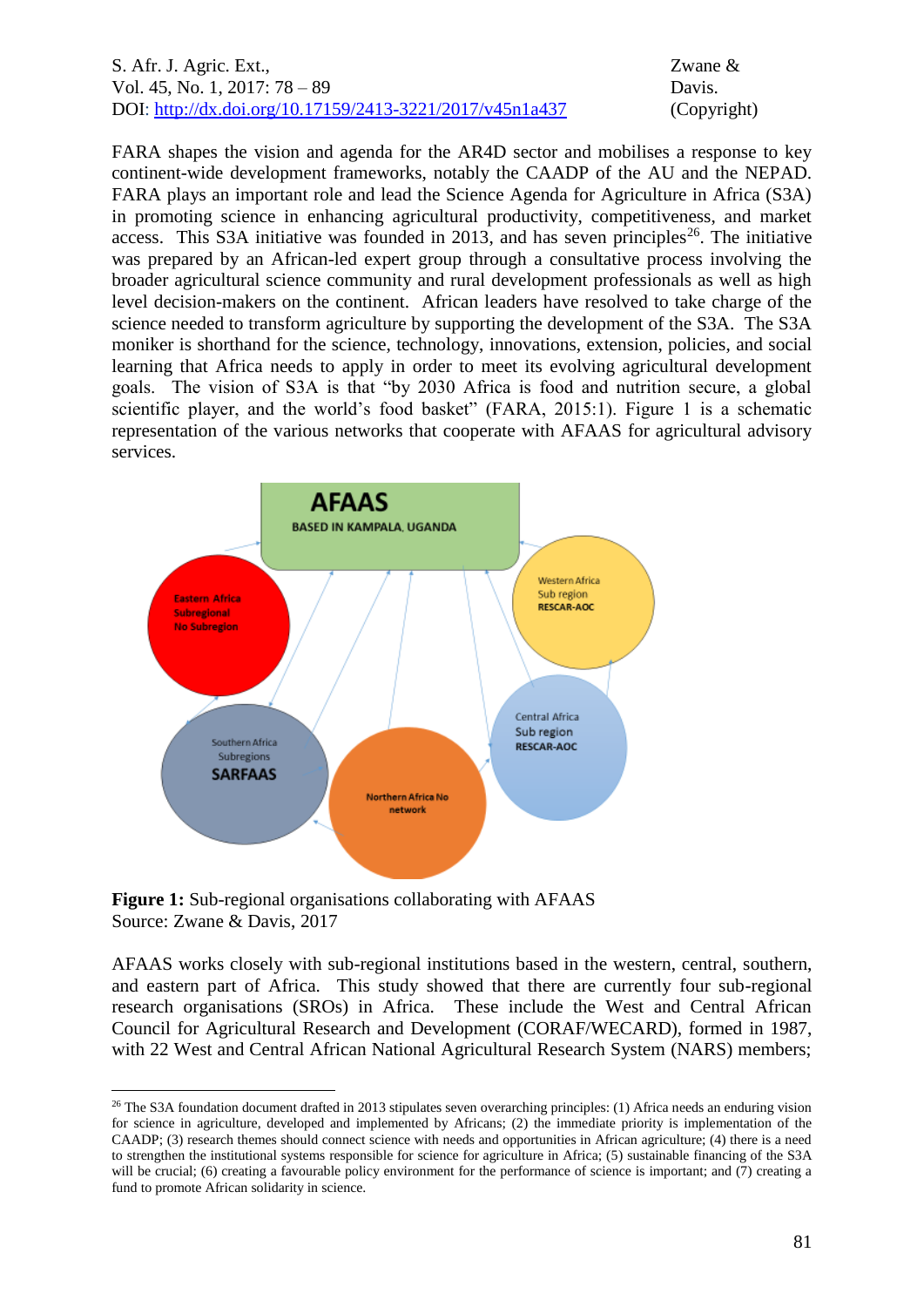Association for Strengthening Agricultural Research in Eastern Africa (ASARECA), formed in 1993, with 10 East and Central African National Agricultural Research System (NARS) members; the Southern African Development Community (SADC), and Food, Agriculture and Natural Resources (FARN), formed in 2001. The Food Agriculture and Natural Resources Directorate of the Southern African Development Community (SADC) Secretariat is tasked with the co-ordination and harmonisation of agricultural policies and programmes in the SADC region, in line with priorities in the Regional Indicative Strategic Development Plan (RISDP).

Mirroring these organisations are the extension and advisory services sub-regional networks: *"Réseau des services de conseil agricole et rural d'Afrique de l'Ouest et du Centre"*  (RESCAR-AOC or the Network for Rural Advisory Services in West and Central Africa) and Southern Africa Regional Forum for Agricultural Advisory Service (SARFAAS), formed in 2015. The mandate of these sub-regional bodies differs, but in the final analysis they strive to promote improvement in reaching farmers from different perspective views (Adolph, 2010). There are no sub-regional extension networks in North or Eastern Africa, though there is coordination through FARA and the sub-regional research networks. There are also academic institutions under the umbrella of the Regional Universities Forum for Capacity Building in Agriculture (RUFORUM), which also works with AFAAS, and also has a memorandum of understanding with the Food, Agriculture and Natural Resources Policy Analysis Network (FANRPAN), which works mainly in Southern Africa, but is now expanding.

# **4.2 Continental organisation of extension: AFAAS**

*4.2.1 Background of AFAAS* 

The origin of AFAAS is linked to the establishment of the New Partnership for Africa's Development. NEPAD originates from "The New Millennium for African Recovery Program" (MAP), which was proposed by South Africa's previous president Mr. Mbeki and the Omega Plan proposed by President Wade, of Senegal, in 2001. Their plans were merged to form the New African Initiative (NAI). The latter name was changed on 23 October 2001 in Abuja, Nigeria, to New Partnership for Africa's Development. African Heads of State through their Implementation Committee, chaired by President Obasanjo of Nigeria, adopted the new plan, NEPAD (2002). The African Forum for Agricultural Advisory Services is a continental body in partnership with NEPAD through a Memorandum of Understanding with the African Union under the Comprehensive Africa Agriculture Development Programme. AFAAS has the mandate to implement the agricultural advisory services aspects of the CAADP and African-owned and Africa-led initiative, through which interventions to transform agriculture are co-ordinated. AFAAS now has an MOU with the AU Commission (AFAAS, 2016).

# *4.2.2 History of AFAAS*

AFAAS was initially formed as the Sub-Saharan African Network for Agricultural Advisory Services (SSANAAS). The SSANAAS was created during the  $1<sup>st</sup>$  Regional Networking Symposium on innovations in agricultural advisory services, held in Kampala, Uganda, 11-14 October 2004. The initial participating countries were Kenya, Malawi, Mali, Namibia, South Africa, Tanzania, and Uganda. However, a second symposium was held from 24-27 September 2006 in Kampala, successfully adding additional African countries to take part (Eritrea, Ethiopia, Ghana, Mozambique, Nigeria, Rwanda, and Zambia). This brought the total of participating African countries to 14. At this symposium, it was also decided that the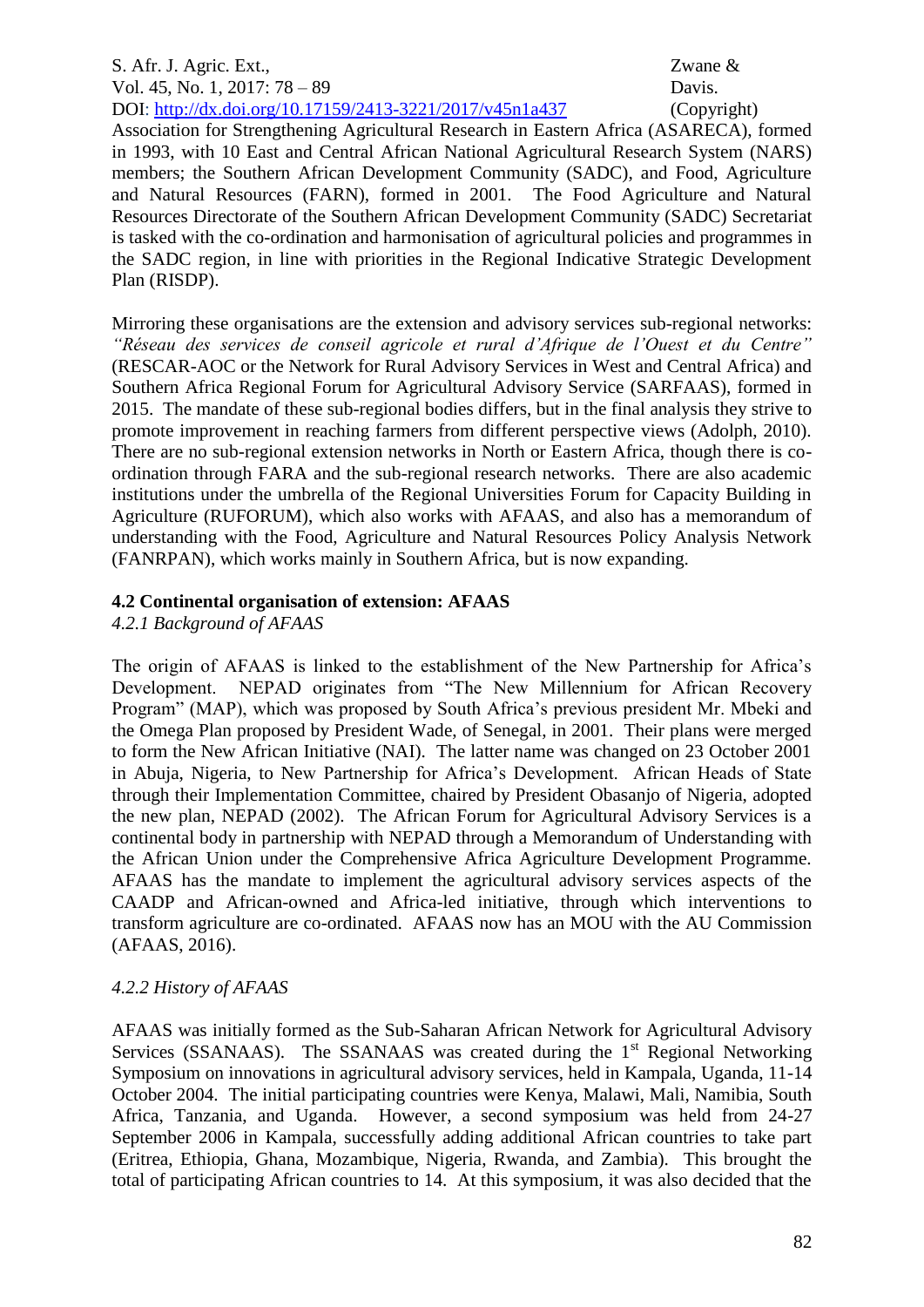network should go beyond sub-Saharan Africa and embrace the whole of Africa. This necessitated the organisation's name change to the African Forum for Agricultural Advisory Services (AFAAS). The AFAAS was accordingly set-up as the successor (and substitute for and permanent replacement) of SSANAAS, and was legally established in Uganda as a nongovernmental organisation (AFAAS, 2015).

# *4.2.3 AFAAS vision, mission, and mandate*

Like most organisations, AFAAS has developed a strategic plan to guide its activities. It has a vision, mission, objective, and goal statement that seeks to achieve its mandate. The vision of AFAAS is, "Agricultural advisory services that effectively and efficiently contribute to sustained productivity and profitability and growth of African agriculture for poverty reduction". Its mission is to "promote lesson learning and add value to initiatives in agricultural advisory services through the sharing of information and increased professional interaction." As far as its goal is concerned, the purpose of AFAAS is "to have sufficient capacity in agricultural advisory services to effectively support value chain actors towards increasing agricultural productivity and food security in a sustainable manner." The AFAAS mandate is to "implement the agricultural extension and advisory services aspects of the CAADP-an African-owned and African-led initiative through which interventions to transform agriculture are coordinated" (AFAAS, 2016). The main objectives of AFAAS are:

- To ensure that CAADP, pillar 4, directly addresses the needs of African farmers with regards to advisory services, contributing to making these services more effective and relevant.
- Mobilise and utilise synergies across Africa for advisory service development.
- To ensure the accessibility of appropriate and up-to-date knowledge on advisory services from a range of sources in Africa and internationally.
- Empower country level advisory service stakeholders to determine their own priorities and lead efforts to improve their national and local advisory service systems.
- Build partnerships at national, regional, and international levels between agricultural advisory services and other institutions contributing to sustained growth and transformation of agriculture.
- Build a continental African organisation that can sustainably support national agricultural advisory services to continuously enhance their contribution to national, regional, continental, and global development objectives (Nahdy, 2012).

# *4.2.4 The influence of AFAAS and its achievements*

Since its inception in 2004, AFAAS has led work on advisory services in the continent through knowledge exchange events, studies, and the strengthening of multi-sector national extension platforms called country fora. The main exchange takes place during the Africanwide extension week, previously called Symposia. Two Africa-wide extension weeks have been held; one in Botswana in 2013 and another in Ethiopia in 2015. The next is planned to take place in South Africa end October 2017. Both the previously completed events (before 2017) were focused on seeking support for farmers in terms of information and knowledge transference, as well as enabling the extension advisors to better assist farmers. The symposia held by AFAAS in Uganda in 2004 and Ghana in 2010 discussed critical areas of intervention, in an attempt to strengthen extension and advisory services.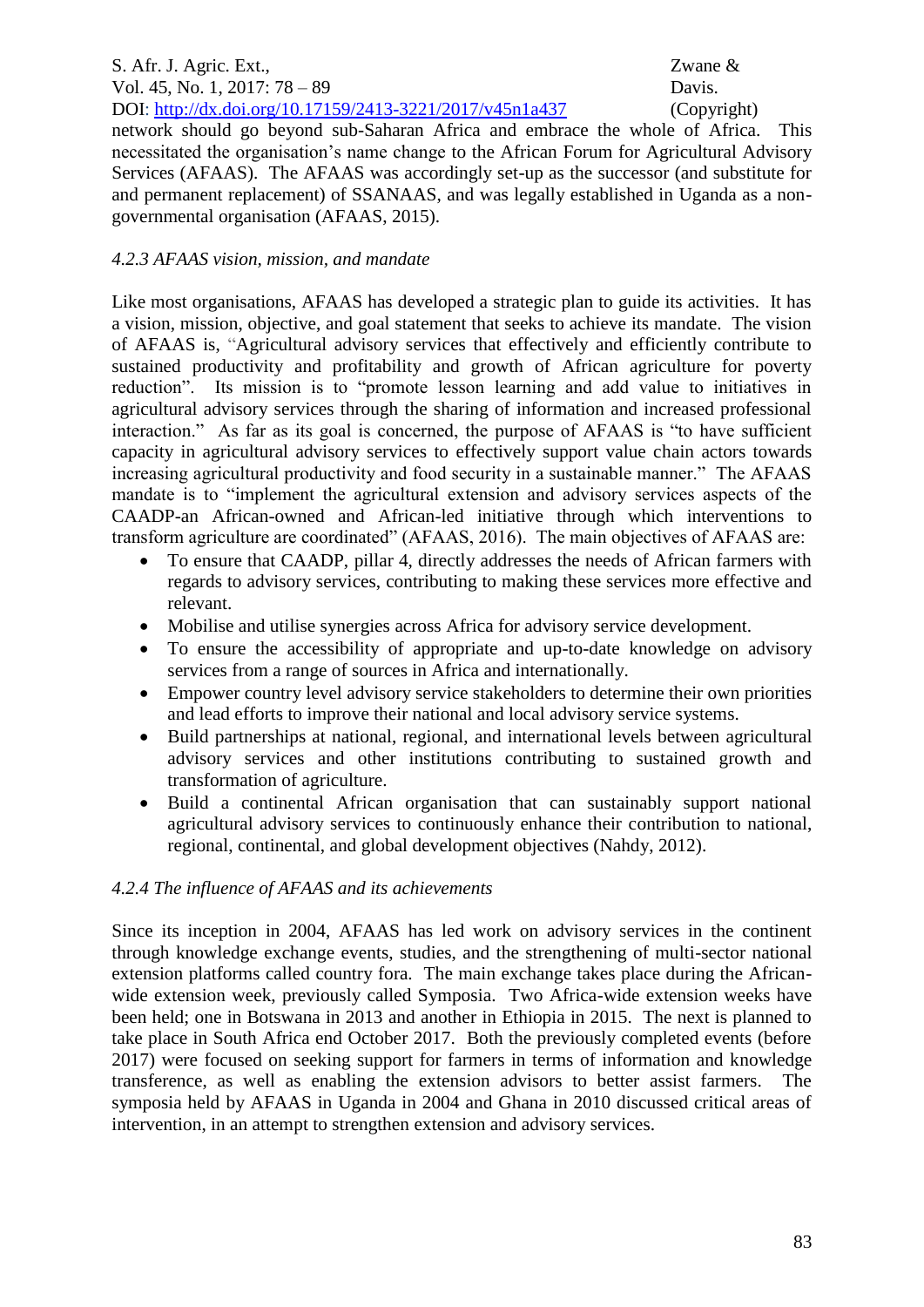Furthermore, AFAAS has commissioned the establishment of documents that have made extension information available to support extension and advisory practices. Some of these include a gender scoping study, guidance for the country fora, emerging approaches for climate change, and adequate documentation to guide the establishment of country forums (Nahdy and Olupot, 2014). AFAAS currently operates in more than 40 countries in Africa, and has facilitated the establishment of national extension forums, which serve as a platform to convene and co-ordinate stakeholders, identify capacity gaps, prioritise research needs, and drive professionalisation efforts. The country fora allow for sustainability of extension efforts in African countries (Nahdy and Olupot, 2014).

# **4.3 Global network for extension (GFRAS)**

# *4.3.1 The history of GFRAS*

The Global Forum for Rural Advisory Service was created in January 2010 to provide space for advocacy and leadership on diverse and demanding rural advisory services within the global development agenda (GFRAS, 2010). GFRAS evolved out of a series of discussions during various international meetings (primarily the annual meetings of the Neuchâtel Initiative) over several years, where the need for a more proactive formal structure to promote rural advisory service development was recognised and various options were considered (GFRAS, 2010). GFRAS emerged when AFAAS stakeholders recognised a gap on a global level. The GFRAS role fulfils an important missing gap in the rural development arena. GFRAS provides adequate space for extension and rural development actors to advocate for, and lead advisory service issues. The forum plays a catalysing role, promoting inter- and intra-actions on regional, national, and international levels.

# *4.3.2 The focus of GFRAS*

GFRAS focusses on enhancing the performance of advisory services, so that they can better serve farm based families and rural producers, thus contributing to the improvement of livelihoods in rural areas and the sustainable reduction of hunger and poverty. Rural advisory services help to empower farmers and better integrate them in systems of agricultural innovation. The GFRAS structure reaches smallholder farmers via the regional rural advisory services networks, which are made up of national-level platforms, such as the country fora. The national platforms work directly with smallholders and include actors from all sectors working in rural advisory services. Country fora help prioritise national-level issues, and the formulation of demands to be taken to regional and global levels. The vision of GFRAS is for rural advisory services to effectively contribute to agricultural innovation systems for sustainable development. The mission is to provide advocacy and leadership on pluralistic and demand-driven rural advisory services for sustainable development (Davis, 2016).

# *4.3.3 Influence of GFRAS on extension worldwide*

Since inception of GFRAS, regional and sub-regional extension networks and country fora have sprung up to advocate for advisory services in their geographies. GFRAS seeks to allow the exchange of knowledge between the networks and country fora, co-ordinate activities and respond to demands of the region, while advocating for extension and advisory services at a global level. The worldwide networks of GFRAS is represented in Figure 2.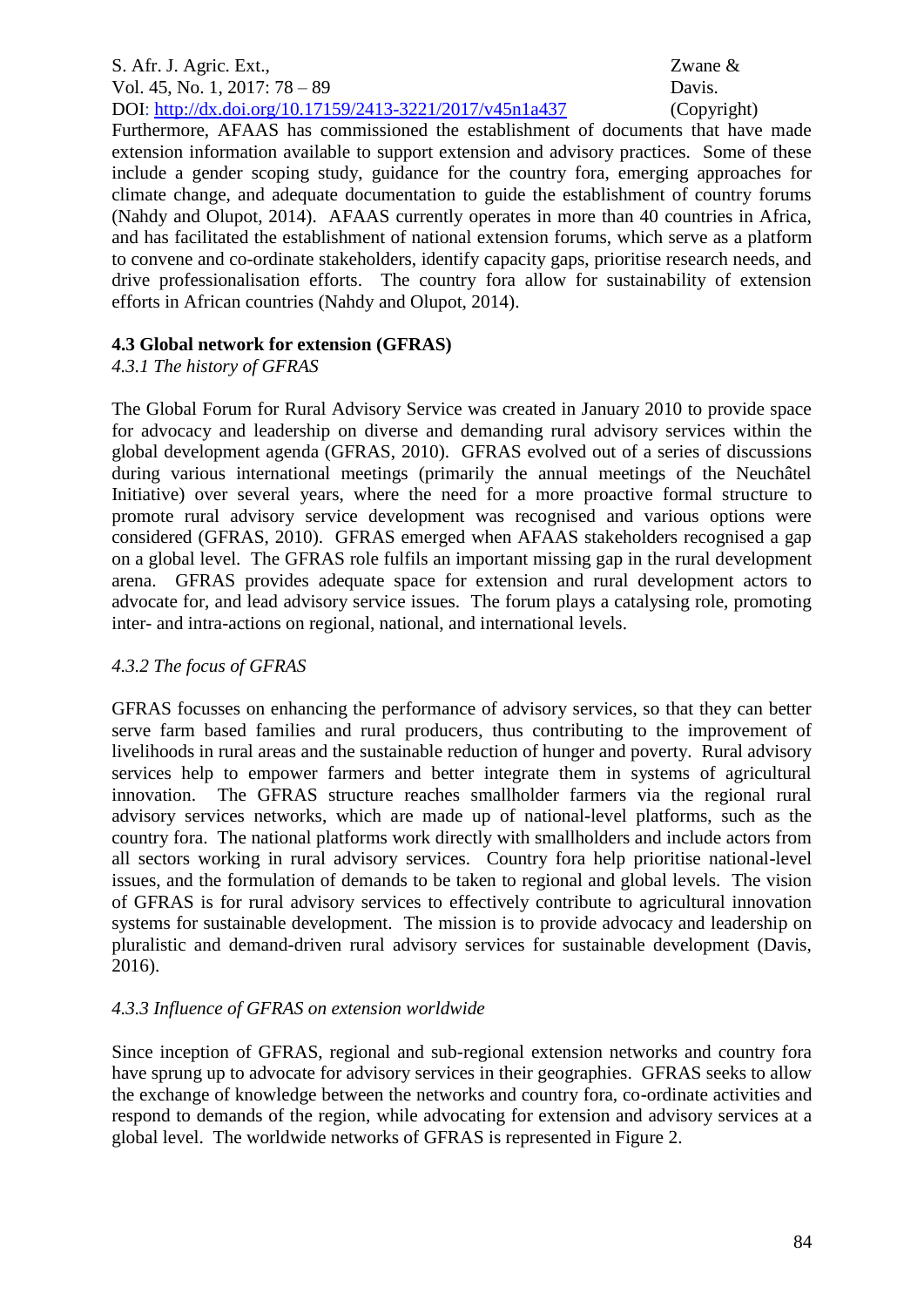

#### **Figure 2:** GFRAS worldwide networks<sup>27</sup> **S**ource: GFRAS website, [www.g-fras.org](http://www.g-fras.org/)

1

Note: Abbreviations: African Forum for Agricultural Advisory Services (AFAAS); Agricultural Extension in South Asia (AESA); Asia-Pacific Islands Rural Advisory Services Network (APIRAS); Australasia-Pacific Extension Network (APEN); Caribbean Agricultural Extension Providers Network (CAEPNet); Central Asia and the Caucasus Forum for Rural Advisory Services (CAC-FRAS); European Forum for Farm and Rural Advisory Services (EUFRAS); Mekong Extension Learning Alliance (MELA); Middle East and North Africa Network (MENA); Pacific Islands Rural Advisory Services Network (PIRAS); Red Latino Americana de Servicios de Extensión Rural/Latin American Network on Rural Extension Services (RELASER); Réseau des services de conseil agricole et rural d'Afrique de l'Ouest et du Centre/West and Central Africa Network of Agricultural and Rural Advisory Services (RESCAR-AOC); Southern Africa Regional Forum on Agricultural Advisory Services (SARFAAS); United States National Institute of Food and Agriculture (NIFA).

The Asia-Pacific Island Rural Advisory Services Network was formed in 2010 to represent Asia and the Pacific within GFRAS, and later also represented the South Asia Extension Network since 2013. Similarly, the Latin American Network for Rural Extension Services began just after GFRAS in 2010. The Pacific Islands Rural Advisory Services Network was formed prior to GFRAS in 2005, and originally called Pacific Islands Extension Network. Its

<sup>&</sup>lt;sup>27</sup> Abbreviations: African Forum for Agricultural Advisory Services (AFAAS); Agricultural Extension in South Asia (AESA); Asia-Pacific Islands Rural Advisory Services Network (APIRAS); Australasia-Pacific Extension Network (APEN); Caribbean Agricultural Extension Providers Network (CAEPNet); Central Asia and the Caucasus Forum for Rural Advisory Services (CAC-FRAS); European Forum for Farm and Rural Advisory Services (EUFRAS); Mekong Extension Learning Alliance (MELA); Middle East and North Africa Network (MENA); Pacific Islands Rural Advisory Services Network (PIRAS); Red Latino americana de Servicios de Extensión Rural/Latin American Network on Rural Extension Services (RELASER); Réseau des services de conseil agricole et rural d'Afrique de l'Ouest et du Centre/West and Central Africa Network of Agricultural and Rural Advisory Services (RESCAR-AOC); Southern Africa Regional Forum on Agricultural Advisory Services (SARFAAS); United States National Institute of Food and Agriculture (NIFA).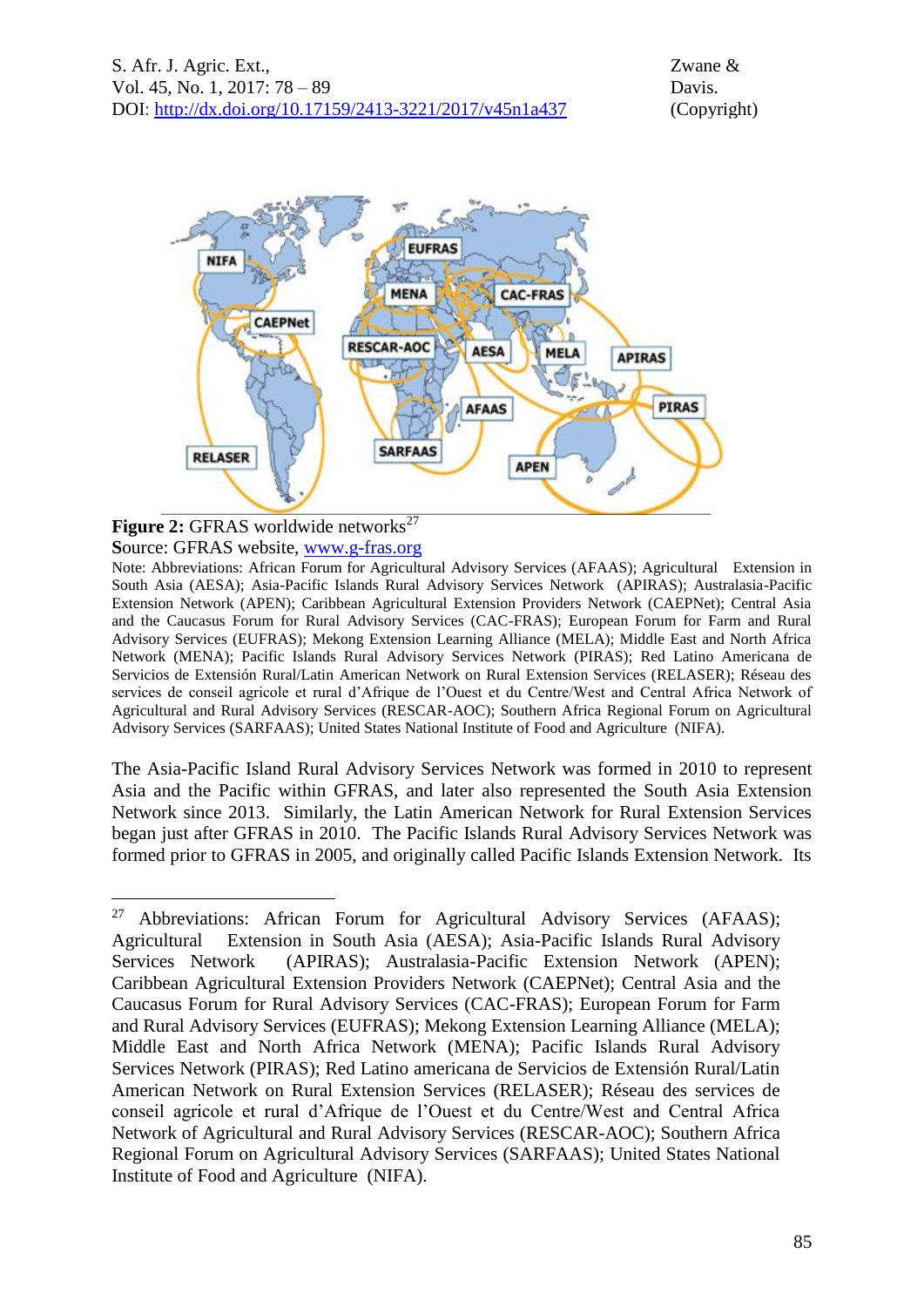primary aim is building the capacity of extension staff and associated institutions including government, non-government, and academic institutions to assist in research and extension activities in partaking countries. The Australasia-Pacific Extension Network is a professional association with around 500 members, mostly based in Australia. During 2013, the Caribbean Extension Providers Network was launched to represent GFRAS in that region and has started some country fora. The Mekong Extension Learning Alliance was launched in 2015 to support extension exchange in the Mekong area.

GFRAS systems also further consist of European networks, including two sub-networks. The International Academy for Agricultural and Home Economics Advisory Services (IALB) is a platform for German-speaking RAS that fosters exchange of information and experiences. Participants of the 49th IALB conference in Besancon mentioned the need to intensify and enlarge the European exchange on RAS to benefit from Europe's diverse experience. The South-Eastern Europe Advisory Service Network (SEASN) was formed in 2016. GFRAS also interacts with the United States National Institute of Food and Agriculture (NIFA). The US, Canada, and Japan all have decentralised extension systems with no national-level coverage. GFRAS has recently started to engage with China, but has yet to engage with Russia. While the Middle East and North African countries are represented in GFRAS (and North Africa partially covered by AFAAS), there is no formal network in the region.

# *4.3.4 Achievements of GFRAS worldwide*

GFRAS hosts an annual meeting for its members and affiliates in the extension and advisory services community. The annual meeting is the central GFRAS event for experience exchange and to discuss strategic directions. Since its inception from 2010, GFRAS has held seven annual meetings in the following countries, Chile in 2010, Kenya in 2011, Chile in 2012, Philippines in 2013, Buenos Aires in 2014, Kyrgyzstan in 2015, and Cameroon in 2016.

GFRAS working groups are composed of a group of GFRAS affiliates or members actively working around a thematic topic, usually across regions and organisations. They are formed on a demand-driven basis with the direction of the GFRAS steering committee. They include topics such as policy, gender equality, and ICT's.

GFRAS has commissioned several studies that have made extension information available for reference on a number of issues such as mobilising extension, evaluation of advisory services and a synthesis report of extension, worldwide databases of providers and training opportunities in extension, and a series of some 20 'global good practice notes' on topics such as value chain extension, farmer-to-farmer extension, and others.

Additionally, the GFRAS Consortium on Extension Education and Training has developed the New Extensionist Learning Kit, a resource for extension personnel around the globe to improve on functional skills for extension. The kit is available for self-directed or face-toface learning.

Recently, GFRAS launched a capacity assessment tool for regional networks and country fora to evaluate institutional and organisational capacity, as well as the capacity for knowledge management, advocacy, and professionalisation. At the start of their new 10-year strategy in 2016, this allowed a baseline for future monitoring and evaluation.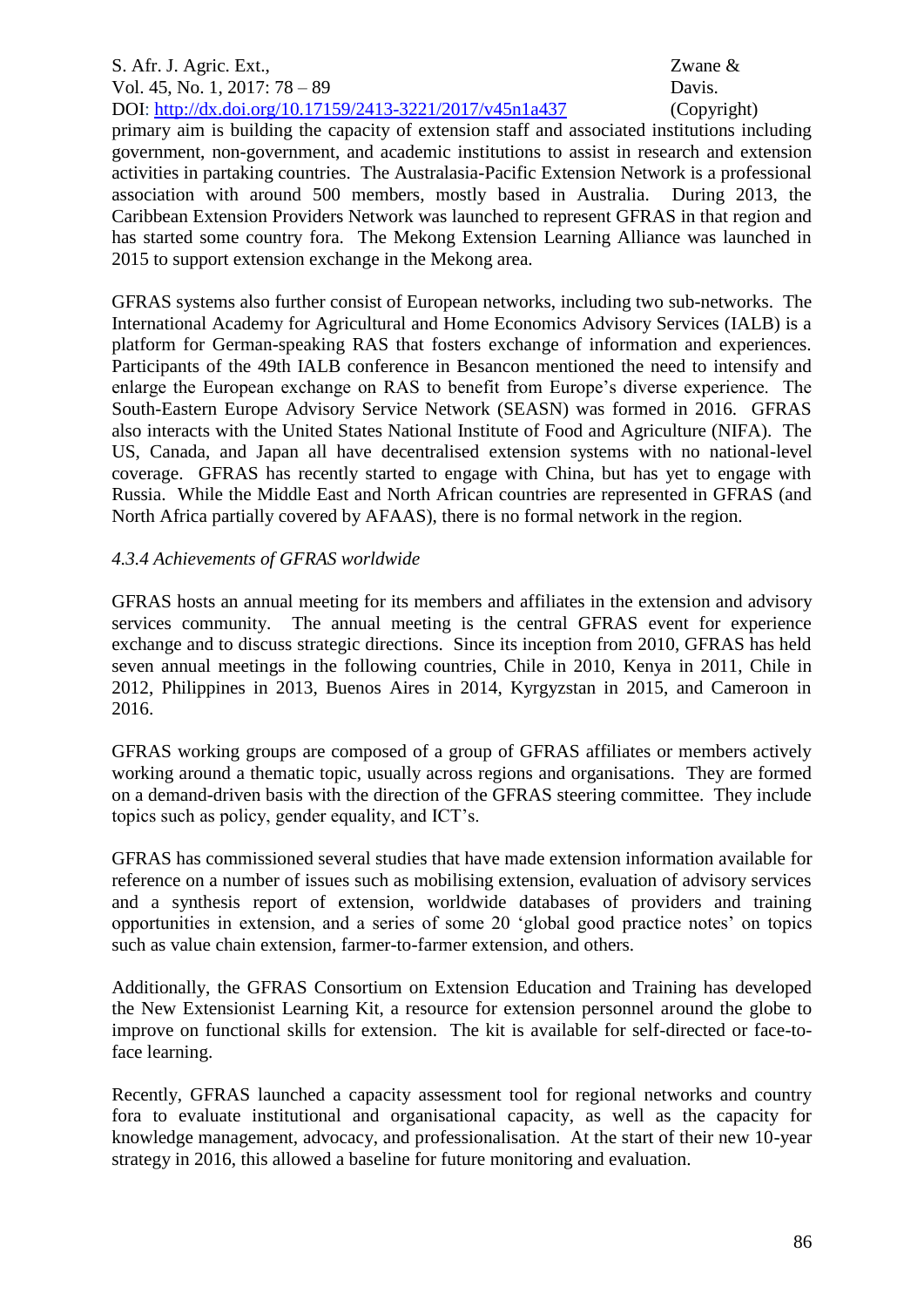S. Afr. J. Agric. Ext., Zwane & Vol. 45, No. 1, 2017: 78 – 89 Davis. DOI:<http://dx.doi.org/10.17159/2413-3221/2017/v45n1a437> (Copyright) **4.4 Discussion of the findings** *4.4.1 Comprehensive African agricultural development programme*

This program has provided an opportunity to bring agricultural development back on the agenda, both in Africa and on other continents. CAADP has provided a framework for agricultural and advisory services, important in terms of supporting families to improve their livelihoods.

### *4.4.2 African forum for agricultural advisory services*

AFAAS has been a critical voice for extension and advisory services at a continental level. It is important to have an institution such as AFAAS to support the goals of NEPAD and CAADP. The AFAAS model of country fora is thus critical to ensure sustainability of advisory services.

#### *4.4.3 Global forum for rural advisory services*

GFRAS has filled a gap on a global level, and allowed for extension and advisory service actors from the regional and national level to have a voice on an international platform. GFRAS has advocated for extension and advisory services at global events, such as the United Nations Committee for Food Security, the Rio+20 event, the Global Conference on Agricultural Research for Development, and has engaged in the development of the Sustainable Development Goals.

Furthermore, GFRAS helps to promote exchange and learning across regions through the Annual Meeting and participation in working groups. GFRAS supports the regional networks to strengthen their capacity to work through country fora to impact the lives of farmers and the rural population.

#### **4.5 Meeting the objectives of the paper**

In line with the three objectives of the paper, information gained revealed how extension organisations are contributing to influence rural development, the roles played by key institutions, and the spread and links of CAADP, AFAAS, and GFRAS in service delivery for extension advisors. As an example, the current study has explored the three identified institutions and indicated how they were established. This study went on to show the organisational structures, activities, and the impact it has had on African Extension service delivery.

# **5. CONCLUSION AND RECOMMENDATIONS**

It can be stated that both the two international bodies, AFAAS and GFRAS, have played a crucial role in bringing extension and advisory services back into the spotlight. This has been supported by the broader attention to agriculture brought forward by the CAADP. The establishment of these institutions has rekindled the lost enthusiasm amongst extension practitioners and their supporters for positive improvements in rural development. There is new hope in the profession of extension and advisory services due to these interventions. Moreover, through their advocacy spirit, the three institutions have made efforts to engage countries who have adopted 'pro-poor' approaches to farmers' development, which were previously neglected. It can be reported that both AFAAS and its sub-regional bodies, as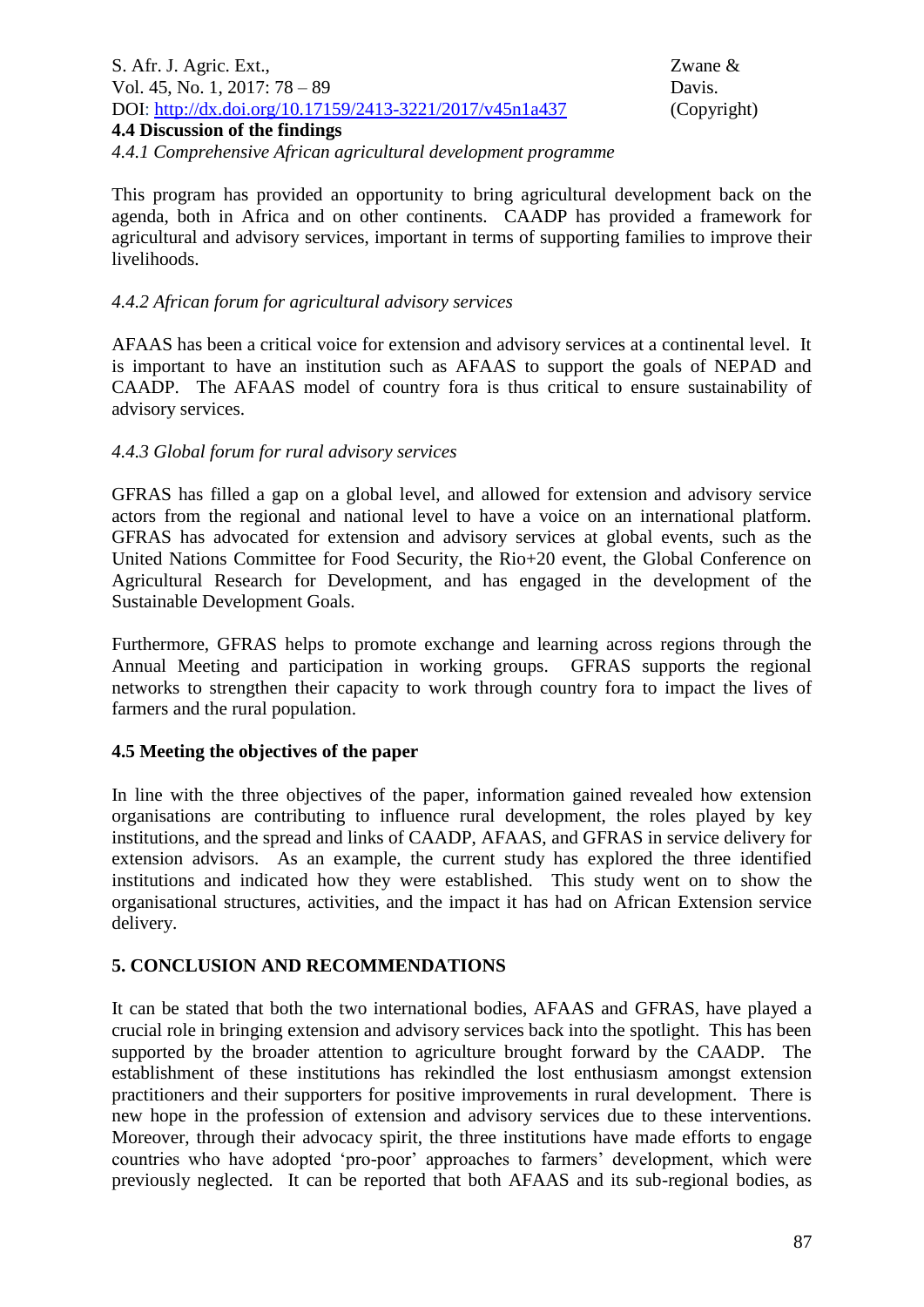well as GFRAS and its country fora, have strong interests to serve extension and advisory services in Africa, and the world at large.

Based on the findings of the paper it is recommended that:

- The CAADP process in Africa should be supported, especially with the inclusion of advisory services in country investment plans.
- There should be coordinated approaches at a national level through the AFAAS country fora model.
- Better efforts should be made to share knowledge from the three institutions vis-à-vis extension and advisory services; this includes the translation of key knowledge pieces into relevant African languages.

In conclusion, it should be considered that GFRAS and AFAAS's role in the regions where they operate provide networking and learning opportunities so as to ensure that different active stakeholders in advisory services have the opportunity to learn from each other (Adolph, 2010). The globalisation of practices will assist in fighting our common challenges of food security, which is needed to feed the current and future global population.

# **REFERENCES**

- ADOLPH, B., 2010. GFRAS synthesis report. Rural advisory services worldwide: A synthesis of actors and issues. Triple Line Consulting Ltd.
- AFRICA FORUM FOR AGRICULTURAL ADVISORY SERVICES (AFAAS), 2010 AFAAS Operational Plan and Structure, October 2011- December 2014. Final Draft, June 27, 2010. Kampala: ARICA FORUM FOR AGRICULTURAL ADVISORY SERVICES (AFAAS), 2016. History of AFFAAS. Online: [http://www.afaas](http://www.afaas-africa.org/about-us/history-afaas)[africa.org/about-us/history-afaas,](http://www.afaas-africa.org/about-us/history-afaas) Accessed 6 January 2016.
- ARICA FORUM FOR AGRICULTURAL ADVISORY SERVICES (AFAAS), 2016. AFAAS Statements. Online: [http://www.afaas-africa.org/about-us/strategic-statements.](http://www.afaas-africa.org/about-us/strategic-statements) Accessed 6 January 2016.
- ANNUAL REPORT, 2015. Seeding Science for the Transformation of African Agriculture. FARA.

Online[:http://faraafrica.org/wpcontent/uploads/2016/07/FARA\\_Annual\\_Report\\_2015.pd](http://faraafrica.org/wpcontent/uploads/2016/07/FARA_Annual_Report_2015.pdf%20Accessed%2010%20January%202017) [f Accessed 10 January 2017.](http://faraafrica.org/wpcontent/uploads/2016/07/FARA_Annual_Report_2015.pdf%20Accessed%2010%20January%202017)

- CHRISTOPLOS, I., 2010. Mobilizing the potential of rural and agricultural extension. Food and Agriculture Organization of the United Nations. Office of Knowledge, Exchange, Research and Extension. The Global Forum for Rural Advisory Services, Rome.
- DAANE, J., 2010. Definition of agricultural innovation system. Workshop. Wageningen. The Netherlands.
- DAVIS, K. E., 2008. Extension in sub-Saharan Africa: Overview and assessment of past and current models, and future prospects. In: Journal of International Agricultural and Extension Education. Vol. 15 (3): 15-28. <https://www.aiaee.org/attachments/article/111/davis-Vol-15.3-2.pdf>Accessed 5 February 2017.
- DAVIS, K. E., 2016. Personal communication. Role of GFRAS. Executive Secretary of GFRAS.
- FARA (FORUM FOR AGRICULTURAL RESEARCH IN AFRICA), 2015. Shaping the Future of African Agriculture through Science and Innovation. FARA Annual Report 2014. Accra, Ghana.